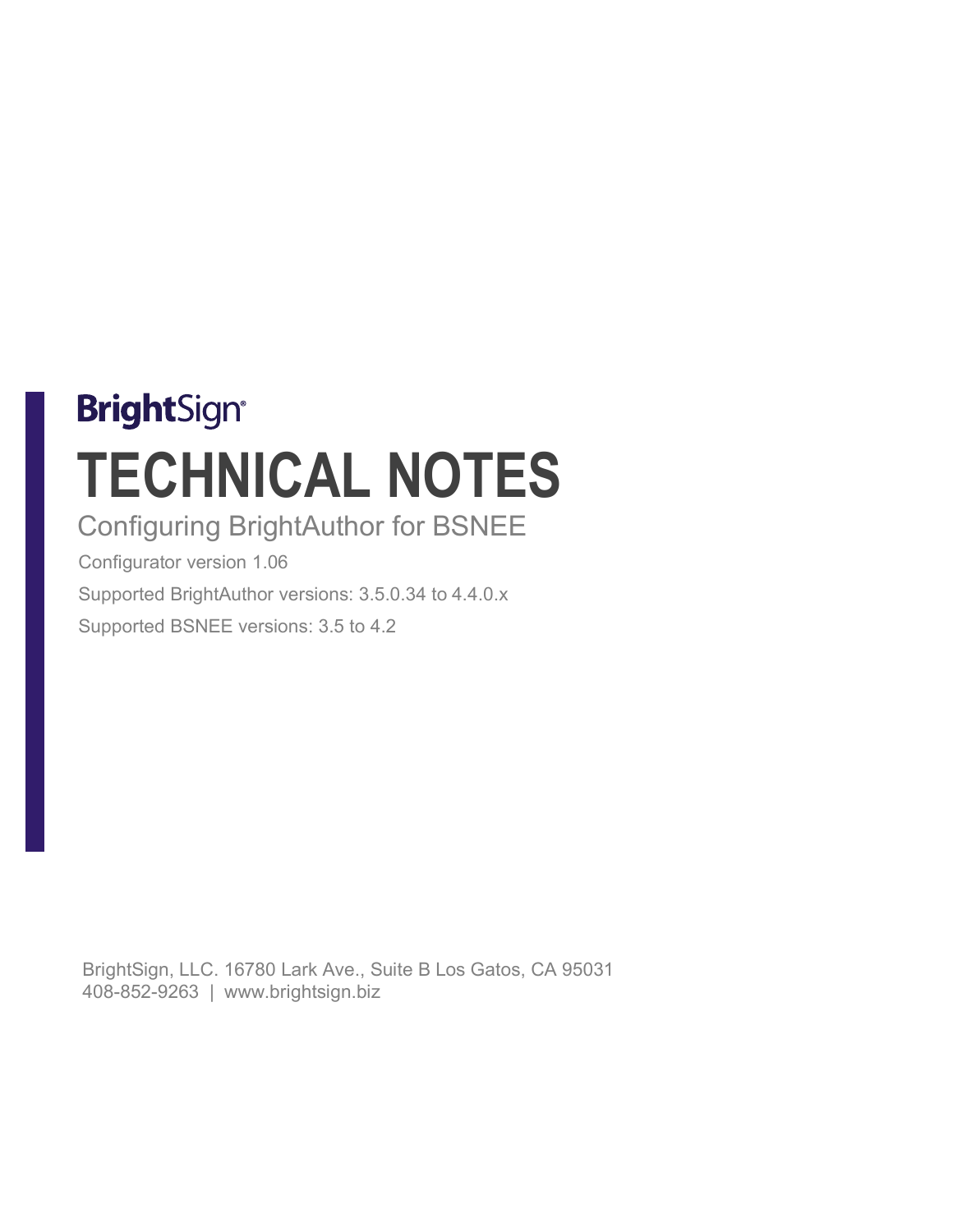# **INTRODUCTION**

The BrightAuthor Configurator provides an easy way to edit the installation executable file for BrightAuthor. After you use this tool, you will be able to distribute copies of BrightAuthor that point to BrightSign Network Enterprise Edition URLs of your choosing. This technical note will also show you how to provide a link to your custom BrightAuthor installer on the BSNEE WebUI. Refer to the end of this document for the limitations of this tool.

## **Using the Configurator**

You will find the **BrightAuthorConfigurator.exe** file in the *.zip* archive that you downloaded:

- 1. Extract **BrightAuthorConfigurator.exe** file from the *.zip* archive.
- 2. Open the file. You will see a window containing several fields.
- 3. Select the target BSNEE version. This value defaults to the latest BSNEE version.
- 4. If you used standard domain names for BSNEE services during the BSNEE installation process, you should perform *Basic Configuration*:
	- a. **BrightAuthor Installer Path**: Locate and select the BrightAuthor installer executable file you wish to configure. Alternatively, you can locate the BrightAuthor installer in Windows Explorer and drag it into the configurator file.
	- b. **Basic Configuration**: Enter the **Base Domain Name** that was used in the BSNEE installer. The domain names of BSNEE nodes will be generated automatically using the base domain name.

**Note**: *The Basic Configuration field is only enabled if a supported BrightAuthor installer file has been supplied.*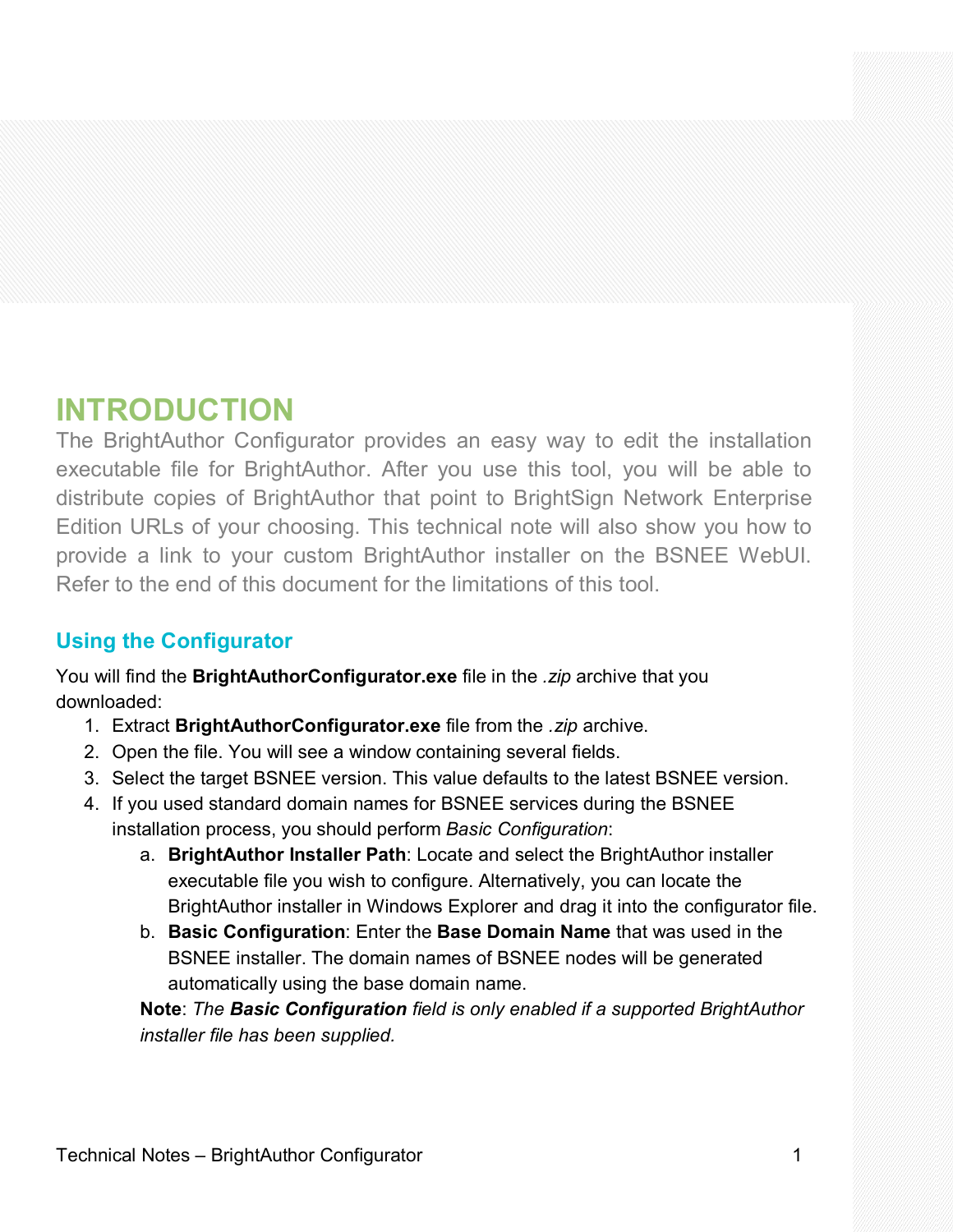| <b>Bright</b> Sign <sup>®</sup><br><b>Network</b>                                                       | <b>BrightAuthor Installer File</b><br>Select Official BrightAuthor Installation Package:<br>C:\Users\STAS\setup.4.1.1.14.exe                                                           | 甴                                           |
|---------------------------------------------------------------------------------------------------------|----------------------------------------------------------------------------------------------------------------------------------------------------------------------------------------|---------------------------------------------|
|                                                                                                         | <b>Basic Configuration</b><br>Base Domain Name: (FQDN, ex.: mydomain.com)<br>bsnee.lab                                                                                                 | <b>Target BSNEE Version</b><br>4.0.0.0<br>v |
| Three simple steps to<br>configure BrightAuthor:<br>1) Select Official<br><b>BrightAuthor Installer</b> | Use Advanced Configuration<br><b>Advanced Configuration</b>                                                                                                                            | <b>HTTP Port HTTPS Port</b>                 |
| 2) Enter configuration<br>information                                                                   | Protocol<br>Domain Name (ex.: api.mydomain.com)<br>api.bsnee.lab<br>Application Services: http://<br>$\checkmark$<br>*.bsnee.lab                                                       | (optional) (optional)                       |
| 3) Save configured<br>Installer package                                                                 | WS-* Endpoint DNS Identity (CN):<br>handlers.bsnee.lab<br>Device Handlers: http://<br>$\checkmark$<br>storage.bsnee.lab<br>Persistent Storage URL: http://<br>$\overline{\phantom{a}}$ | <b>▽</b> Disable Validation                 |
|                                                                                                         | Default Time Server (NTP or HTTP):<br>http://api.bsnee.lab/crossdomain.xml                                                                                                             | Use BSN Cloud                               |
| You may also want to visit<br>support.brightsign.biz                                                    |                                                                                                                                                                                        | Next                                        |

- 5. If you used custom domain names for BSNEE services during the BSNEE installation process, or if the "CN" attribute of the certificate installed for the BSNEE Web Services node differs from the BSNEE Web Services domain name (FQDN), you will need to perform the *Advanced Configuration* steps:
	- a. **BrightAuthor Installer File**: Locate and select the BrightAuthor installer executable file you wish to configure. Alternatively, you can locate the BrightAuthor installer in Windows Explorer and drag it into the configurator window.
	- b. Check the **Use Advanced Configuration** box.
	- c. Specify the **Protocol** used for each node (HTTP or HTTPS).
	- d. Specify the **Domain name** and **Port** of each node. Ensure that the same names and port numbers were used during the BSNEE installation process.
	- e. Set the **WS-\* Endpoint DNS Identity (CN)** to a value that matches the "CN" attribute of the certificate. If the certificate has multiple Subject Alternative Names, specify the last name in the list.
		- i. If you're using a self-signed certificate for the BSNEE Web Services node (for testing purposes), check **Disable Validation** to allow BrightAuthor to bypass certificate validation/revocation checks when calling API methods.

**Note**: *The Web Services node must use HTTP for BrightAuthor file uploads. As a result, if you are using custom HTTP/HTTPS ports and you specify an HTTPS port for the Web Services node, you must enter an HTTP port as well. This condition does not apply to the Device Handlers and Storage nodes. BrightAuthor will use standard HTTP/HTTPS ports if the Port fields are left blank.*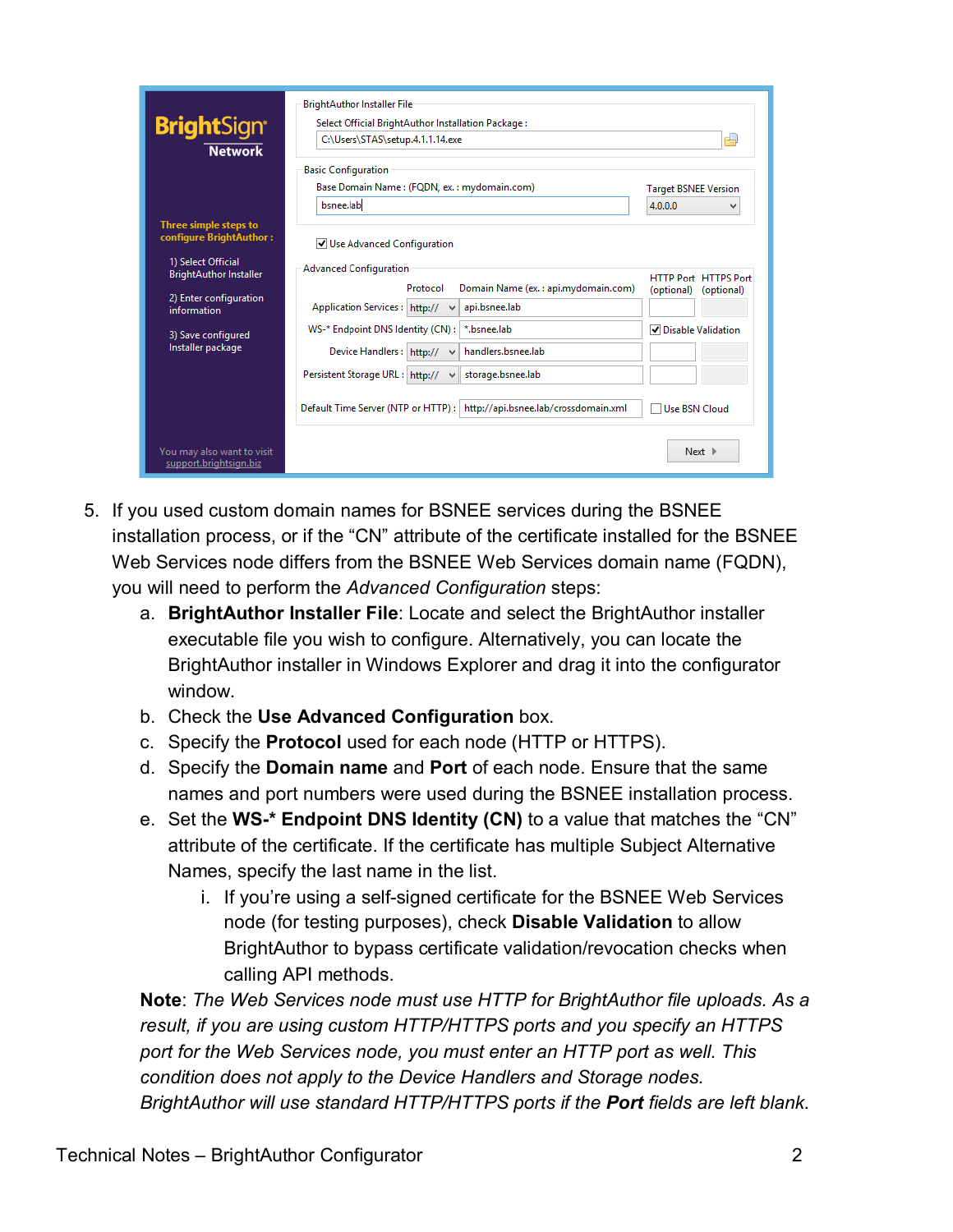- f. If desired, enter the **Default Time Server** for BrightAuthor. Check the **Use BSN Cloud** box if you wish to use the default BrightSign Network time server.
- 6. Click **Next** to proceed to the **Connectivity Validation** step. This optional step allows you to test that all information was entered into the BrightAuthor Configurator correctly. It also allows you to determine whether BrightAuthor will be able to connect to the BSNEE instance in your particular network environment.

| æ                                                    | ×<br>BrightAuthor Configuration Tool v1.05 for BSNEE |
|------------------------------------------------------|------------------------------------------------------|
|                                                      | <b>Connectivity Validation</b>                       |
| <b>Bright</b> Sign®                                  | Node<br><b>Status</b>                                |
| <b>Network</b>                                       | API v201412 WS-*<br>200 OK                           |
|                                                      | API v201412 Basic Profile 1.1<br>200 OK              |
|                                                      | API v201407 WS-*<br>200 OK                           |
|                                                      | API v201407 Basic Profile 1.1<br>200 OK              |
|                                                      | WS-* Endpoints DNS Identity   CN=api.bsnee.lab       |
| Three simple steps to                                | 200 OK<br><b>Device Handlers Diagnostic</b>          |
| configure BrightAuthor:                              | <b>Device Handlers Recovery</b><br>200 OK            |
|                                                      | <b>Persistent Storage Resources</b>                  |
| 1) Select Official                                   | <b>File Upload Service</b>                           |
| <b>BrightAuthor Installer</b>                        | T<br><b>Time Server</b>                              |
| 2) Enter configuration<br>information                |                                                      |
| 3) Save configured<br>Installer package              | Validate Connectivity<br>Setup Proxy<br>Dump Log     |
|                                                      | Output Package                                       |
|                                                      | <b>CAB SFX executable</b><br>Format:<br>٧            |
| You may also want to visit<br>support.brightsign.biz | H Save<br>4 Back                                     |

- 7. Click **Setup Proxy...** if the Configurator will be connecting to the BSNEE instance through a proxy server.
	- a. Check the **Use Proxy** box to configure the proxy settings.
	- b. Enter the IP address of the proxy server into the **Host** field.
	- c. Enter the port number of the proxy server into the **Port** field.
	- d. Check the **Requires Authentication** box if the proxy server requires you to enter credentials. Enter your **Username** and **Password**.
	- e. Click **OK** when finished configuring the proxy connection.
- 8. Click **Validate Connectivity**. The configurator will attempt to communicate with all relevant BSNEE endpoints and report whether each attempt was a success or failure using standard HTTP status codes.
- 9. Click **Dump Log** to retrieve a log of error messages.
- 10.Select the **Output format** of the BrightAuthor installer package:
	- a. **CAB SFX executable**: This package is built using Windows IExpress technology. It supports the "unattended" installation mode for enterprise network deployment.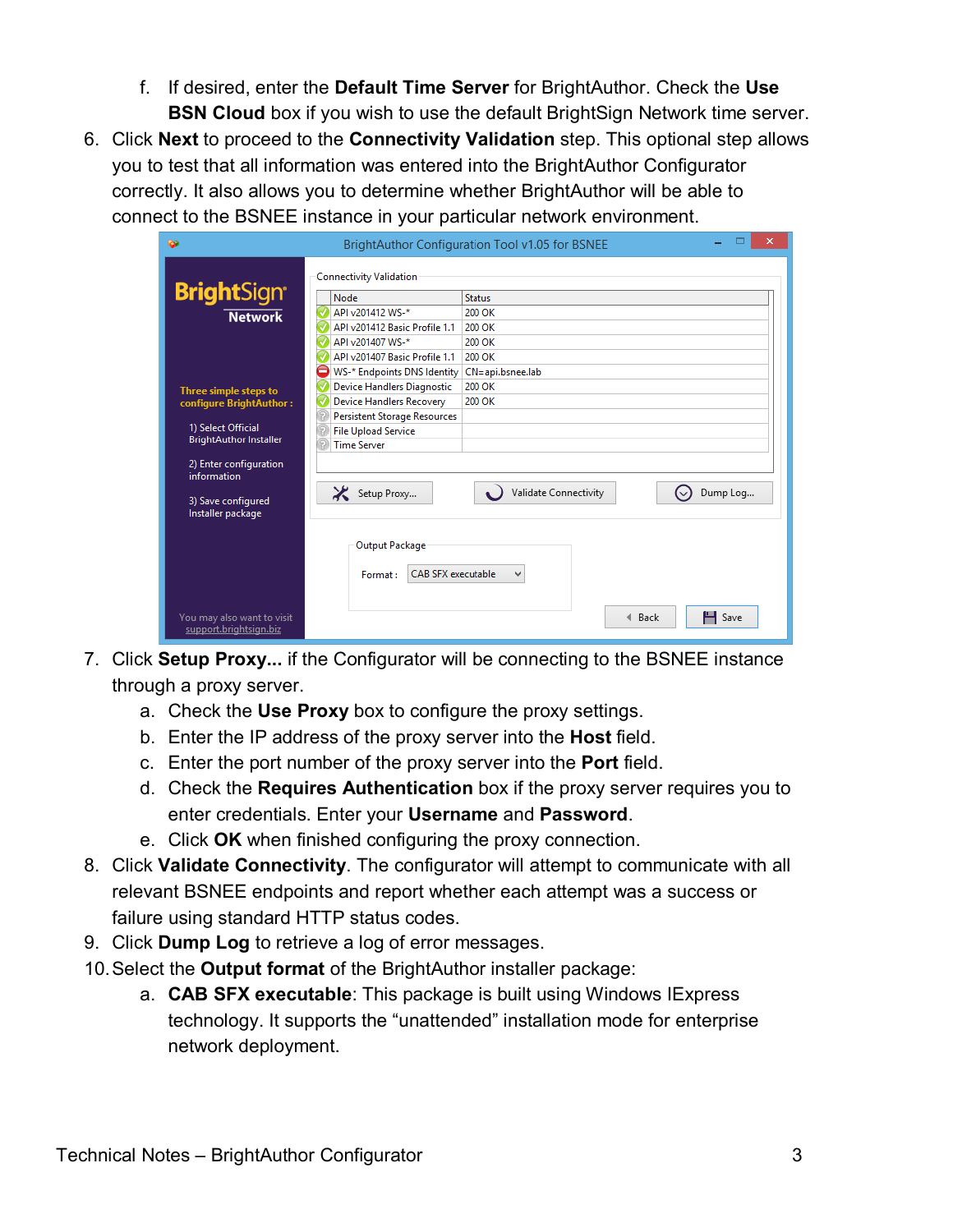- b. **7-Zip SFX executable**: This package is smaller than the CAB SFX executable. It should be used if Windows IExpress is unavailable or cannot be supported.
- c. **.ZIP with MSI package**: This package contains an archive with an *.msi* and related files.
- 11.Click the **Save** button and select a destination folder. The configured BrightAuthor installer will be created in the selected folder.

Before distributing the custom installer to end users, check the generated executable by using it to install BrightAuthor on your PC.

## **Configurator Error Messages**

The BrightAuthor Configurator may return the following messages during the setup process:

# **No valid BrightAuthor Installer found or version is unsupported.**

The Installer package specified in the **BrightAuthor Installer Path** field is not supported.

#### **Base Domain Name cannot be empty.**

The **Base Domain Name** field is empty and the **Save** button is clicked.

#### **Application Services domain name cannot be empty.**

The Application Services **Domain Name** field is empty and the **Save** button is clicked.

#### **Device Handlers domain name cannot be empty.**

The Device Handlers **Domain Name** field is empty and the **Save** button is clicked.

#### **Storage domain name cannot be empty.**

The Storage **Domain Name** field is empty and the **Save** button is clicked.

#### **Error: Unsupported BrightAuthor Installer.**

An error occurs during the BrightAuthor extraction process.

#### **An unknown error occurred while creating 7-Zip package**

An error occurs during creation of 7-Zip package (before it is an SFX executable).

## **Distributing the BrightAuthor Installer via the WebUI**

You can easily distribute your new custom BrightAuthor installer to end users through the BSNEE WebUI. After completing the steps below, there will be an additional section labeled "Download BrightAuthor Link" on the settings page of the WebUI of your BrightSign Network.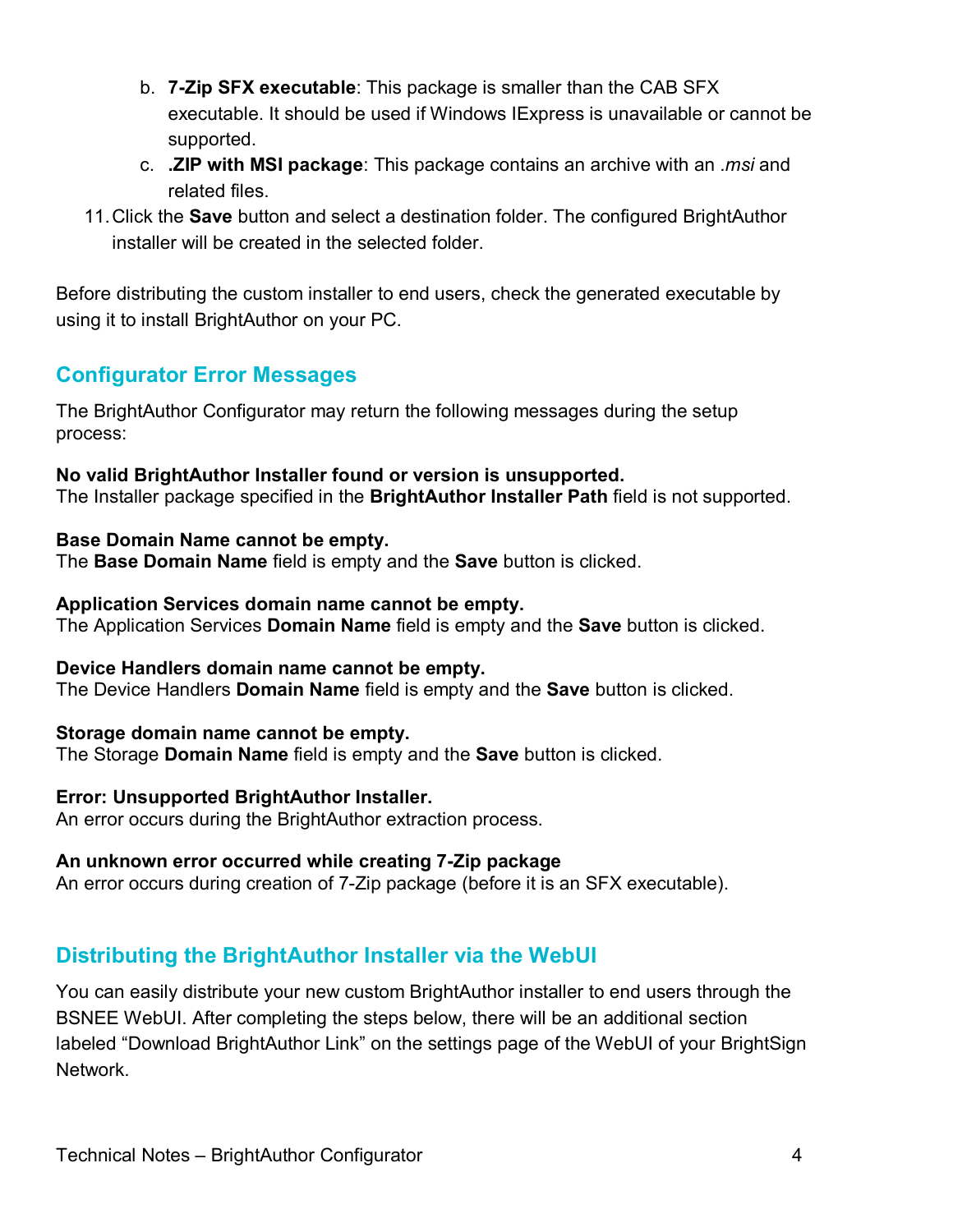1. Copy the custom BrightAuthor installer to your BrightSign Network Enterprise Edition persistent storage. The following is a common file path (yours may be different):

```
C:\BSNEE\Storage\Persistent\ba\BrightAuthor.3.x.x.x.setup
.exe.
```
**Note**: *You have now created a download link to the custom installer. For example, if the URL of your storage server is* http://storage.mydomain.com*, then the download link will be* http://storage.mydomain.com/ba/BrightAuthor.3. x.x.x. setup.exe.

2. Navigate to your website location and open the account.aspx file with a text or script editor (Notepad, TextEdit, or a similar program). The following is a common location (yours may be different):

C:\inetpub\wwwroot\BSNEEWebSite

3. Add the following HTML markup between the  $\langle$ /asp:LoginView> and </dxp:PanelContent> tags (located at string ~163):



**Note**: *This example uses an example file path to the BrightAuthor installation in the storage. This link will be different in your case. To determine the correct link, refer to Step 1.*

4. Check the download link on the BrightSign Network WebUI to make sure it works. End users will now be able to download the custom installer from the WebUI.

## **Command-Line Switches for Configured BrightAuthor Packages**

Configured executable BrightAuthor packages have command-line switches that can assist in deploying packages over an enterprise network or performing "unattended" setup (i.e. BrightAuthor is installed with default settings automatically without prompting the user).

#### • **CAB SFX executable**

- $\circ$  / $\circ$  Unattended install
- $\circ$  /Q:A Administrative install (extract only)

Technical Notes – BrightAuthor Configurator 5